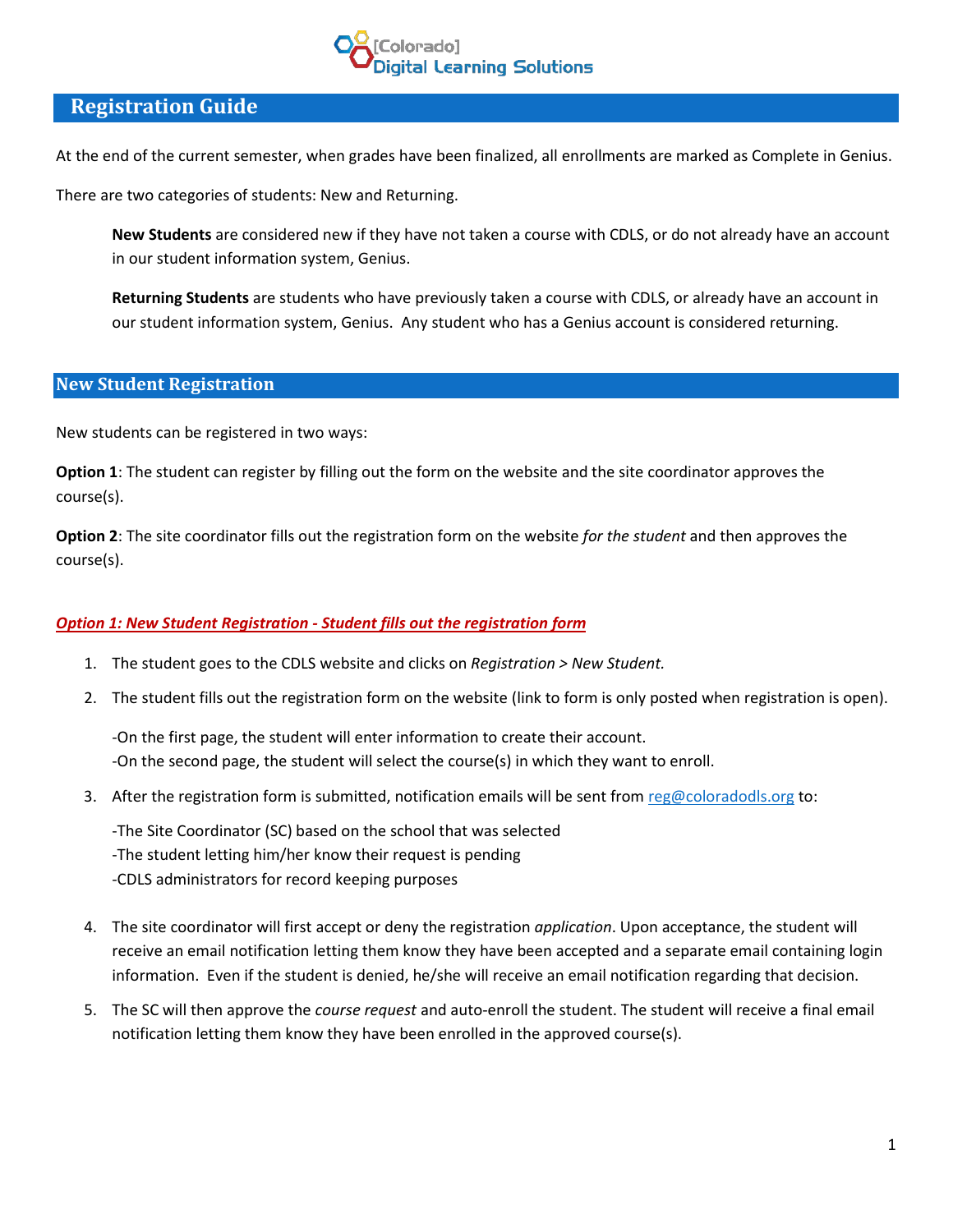#### *Option Two: New Student Registration - Site Coordinator fills out form*

- 1. The site coordinator goes to the CDLS website and clicks on *Registration > New Student.*
- 2. The site coordinator fills out the registration form on the website (link to form is only posted when registration is open).

-On the first page, the site coordinator will enter information to create the student account. -On the second page, the site coordinator will select the course(s).

- 3. After the registration form is submitted, notification emails will be sent from [reg@coloradodls.org](mailto:reg@coloradodls.org) to: -The Site Coordinator (SC) based on the school that was selected -The student letting him/her know their request is pending -CDLS administrators for record keeping purposes
- 4. The site coordinator will first accept or deny the *registration application*. Upon acceptance, the student will receive an email notification letting them know they have been accepted and a separate email containing login information. Even if the student is denied, he/she will receive an email notification regarding that decision.
- 5. The SC will then approve the course request and auto-enroll the student. The student will receive a final email notification letting them know they have been enrolled in the approved course(s).

## **RETURNING Student Registration**

Returning students can be registered in two ways:

Option 1: The student requests a course in Genius.

Option 2: The site coordinator enrolls the student directly in a section.

\*CDLS can also assist in rolling students over into the next semester of a course.

### *Option 1: RETURNING Student Registration by the Student*

- 1. The student logs into their CDLS Genius account and clicks Request Courses.
- 2. The student selects the term, the course(s), and the start date.
- 3. The request is sent to the site coordinator for approval.
- 4. Once the course request is approved, the student is enrolled and notified.

### *Option 2: RETURNING Student Registration by the Site Coordinator*

- 1. The site coordinator logs in to their CDLS Genius account.
- 2. The SC clicks on *Students* and then clicks on the student they want to enroll.
- 3. In the *Actions* box on the left site, click on Enroll in Section. Select an option for all of the dropdown menus and click enroll.